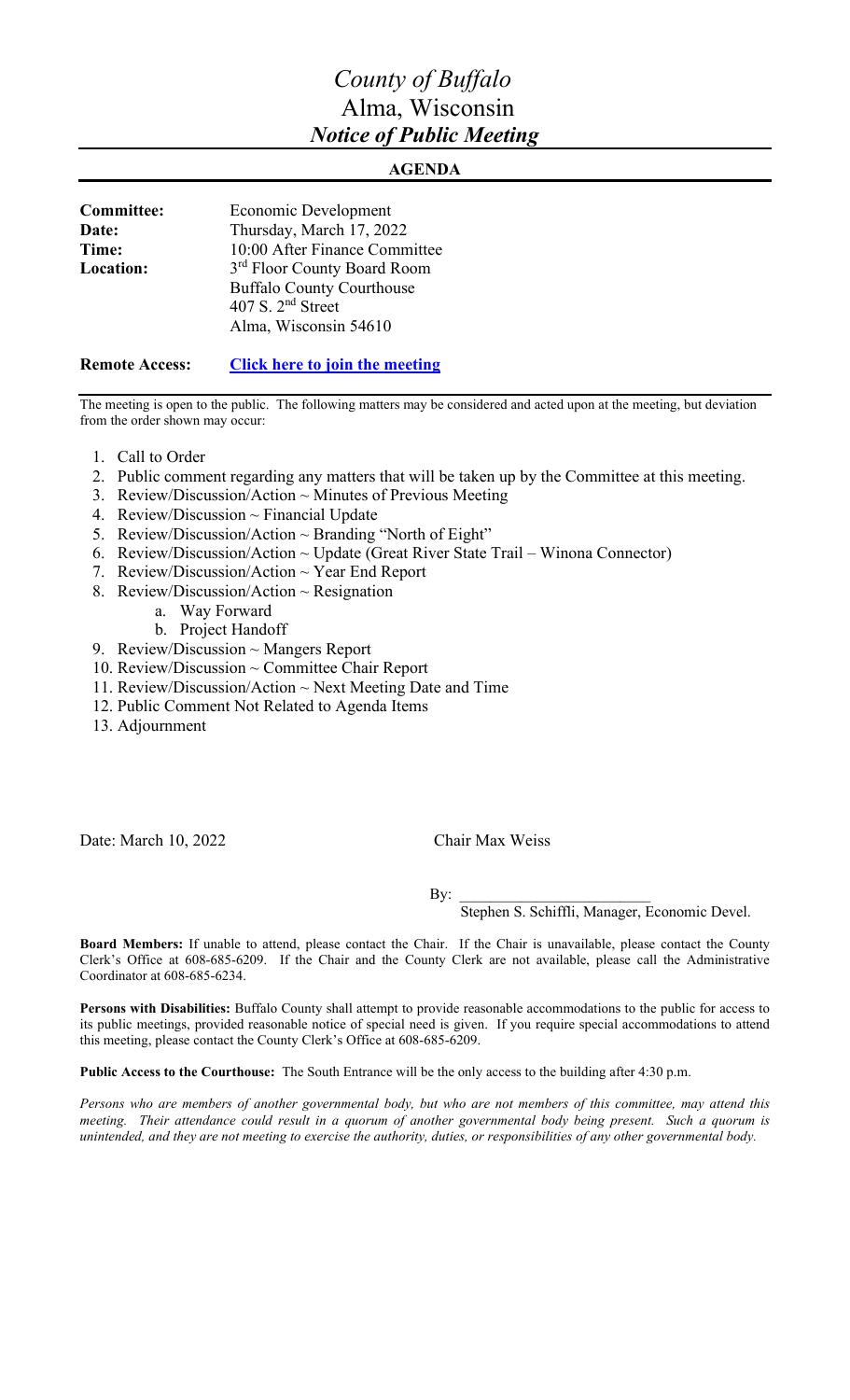#### BUFFALO COUNTY MINUTES

| Committee of the Board: | Economic Development Committee |
|-------------------------|--------------------------------|
|                         |                                |

#### Date of the Meeting: Thursday January 20, 2022

Chair Mr. Max Weiss called the meeting to order at 10:30 a.m. at the Buffalo County Courthouse, County Board Room in Alma, Wisconsin.

Board Members Present: Mr. Max Weiss, Mr. David Danzinger (TEAMS), Mr. Brad Schmidtknecht, Mr. Thomas Taylor and Ms. LeeAnne Bulman.

Others Present for All or Parts of the Meeting: Mr. Dennis Bork, Ms. Roxanne Halverson Mr. Steve Schiffli, Mr. Ryan Van DeWalle, (TEAMS) Lisa Schuh, (TEAMS) Marvin Rieck, (TEAMS) Brommerich News Service.

Public Comments regarding Agenda Items: There were no public comments.

#### Review/Discussion/Action ~ Minutes of Previous Meeting

A motion was made to approve the minutes as written by Mr. Schmidtknecht and seconded by Ms. Bulman. Roll call vote was taken, carried with all ayes.

Review/Discussion  $\sim$  (Update) Financial Report-Mr. Schiffli presented a financial update. There were no questions.

#### Review/Discussion/Action ~ Economic Development Job Description

Mr. Schiffli presented the Economic Development, Grant Writer, Deputy Veteran Service Officer Job Description to the committee for their review of the economic development position duties. A discussion was held. A motion to approve the job description was made Mr. Bulman and seconded by Mr. Schmidtknecht. A roll call vote was held, motion carried with all ayes.

#### Review/Discussion/Action ~ Economic Development 2022 Objectives

Mr. Schiffli presented the Economic Development Goals Matrix for 2022 to the committee for their review. A discussion was held. Clarification on timelines, third quarter objectives were based upon 2022 supervisor elections and committee assignments.

#### Review/Discussion/Action ~ ARPA Funding Allocation (Marketing and Broadband)

Mr. Schiffli presented the results of the ARPA funding requests. The Committee of the Board and Finance met in close succession; furthermore, EDC had a resolution on the floor at Finance requesting a change in the broadband funding source from CAPX to ARPA. Upon completion of the Committee of the Board, and Finance deliberations there was a lack in clarity in the EDC requests when minutes and resolutions were formalized. Mr. Schiffli made a request of the Chair to have the minutes of the Committee of the Board changed to indicate use of the funds will include Broadband and Marketing. Mr. Schiffli also request that for clarity the Economic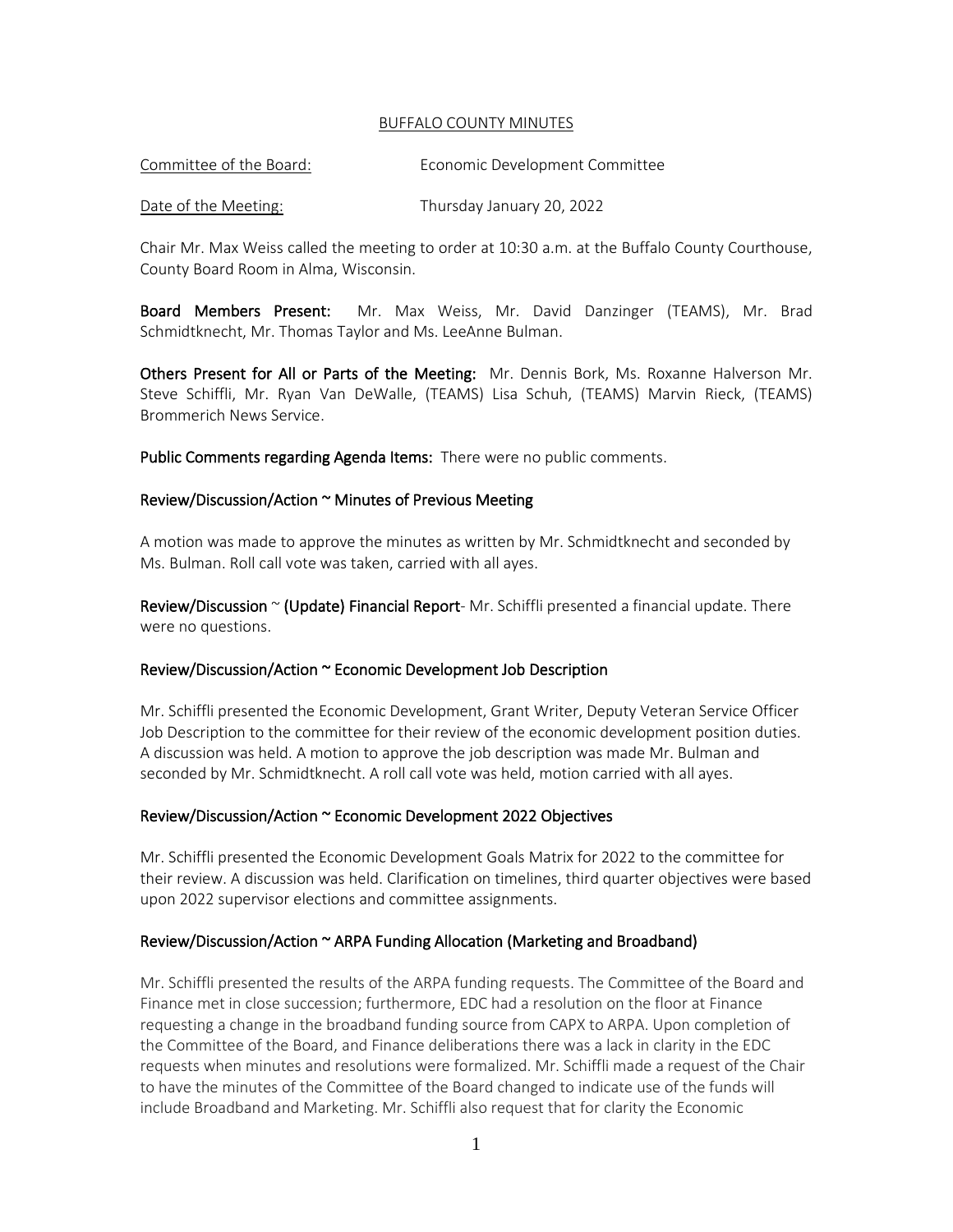Development Committee approve 50K of the 1.3 million for marketing which was the implied intent of the Committee of the Board. A motion to approve the requested allocation and use of ARPA funds was made Mr. Schmidtknecht and seconded by Mr. Danzinger. A roll call vote was held, motion carried with all ayes.

#### Review/Discussion/Action ~ Tourism and Marketing Project

Mr. Schiffli presented information on Branding and the Brochure. Mr. Schiffli requested the Committee review the material and come with questions. Mr. Schiffli indicated that he was ready to release an RFP for the brochure as soon as funding was identified. A discussion was held on trademark and services offered by the branding agency.

Review/Discussion/ ~ Managers Report- Mr. Schiffli presented an oral report. He indicated he will be out of the office in late February early March. He reported he met with CFC school and participated on a committee looking at declining student enrollment. He also attended the Mondovi Business Associations meeting. Mr. Schiffli also updated the committee on the GRST-WC, and he has increased duties in the VSO office with the County VSO out of the office.

**Review/Discussion**  $\sim$  Chairperson Report – Discussed the Alcivia Coop acquisition of Countryside and the issue of gas pumps at Waumandee and Gilmanton.

Review/Discussion/Action ~ Next Meeting will be Thursday March 17, 2021, at 10:00 am. Finance will recess if still in session.

Motion by Mr. Schmidtknecht to adjourn.

Respectfully submitted,

Stephen S. Schiffli, Economic Development Manager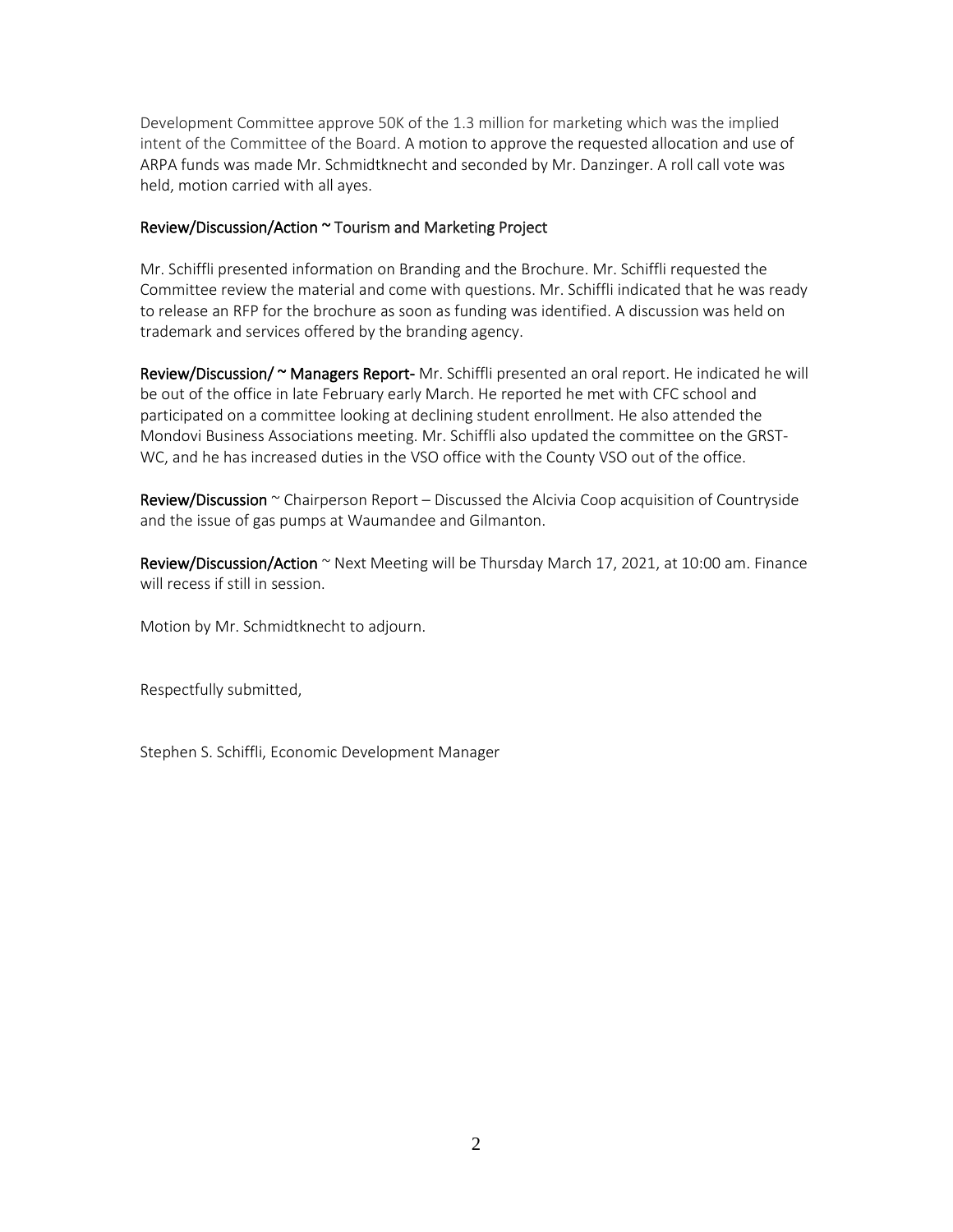| 03/09/2022 10:49:33          | COUNTY OF BUFFALO       |
|------------------------------|-------------------------|
| Expenditure Ledger<br>GL540R | GL050S-V08.17 COVERPAGE |

Report Selection:

| INCLUSIONS:<br>Fund & Account. $10.06.56730.0000.200$ thru $10.06.56730.0000.900$                                                       |                            |                              |  |
|-----------------------------------------------------------------------------------------------------------------------------------------|----------------------------|------------------------------|--|
| $\mathtt{Transaction\,\, Date.} \ldots \ldots \ldots$<br>Source Codes<br>Journal Entry Dates<br>Journal Entry Ids<br>Reference          | 01/01/2022 thru 03/31/2022 | thru<br>thru<br>thru<br>thru |  |
| $Project.$<br>Vendor/Customer<br>Invoice                                                                                                |                            | thru<br>thru<br>thru         |  |
| Accounts to Print on Ledgers<br>Level to Pagebreak<br>Level to Index<br>Include Exp/Rev Closing Entries<br>Create Excel file & Download | 1<br>0.0<br>N<br>N         | 0.0                          |  |
| Run Instructions:                                                                                                                       |                            |                              |  |

| Jobg Banner Copies Form Printer |         | Hold Space LPI Lines CPI CP SP RT |        |  |  |
|---------------------------------|---------|-----------------------------------|--------|--|--|
|                                 | LAS4002 |                                   | 606610 |  |  |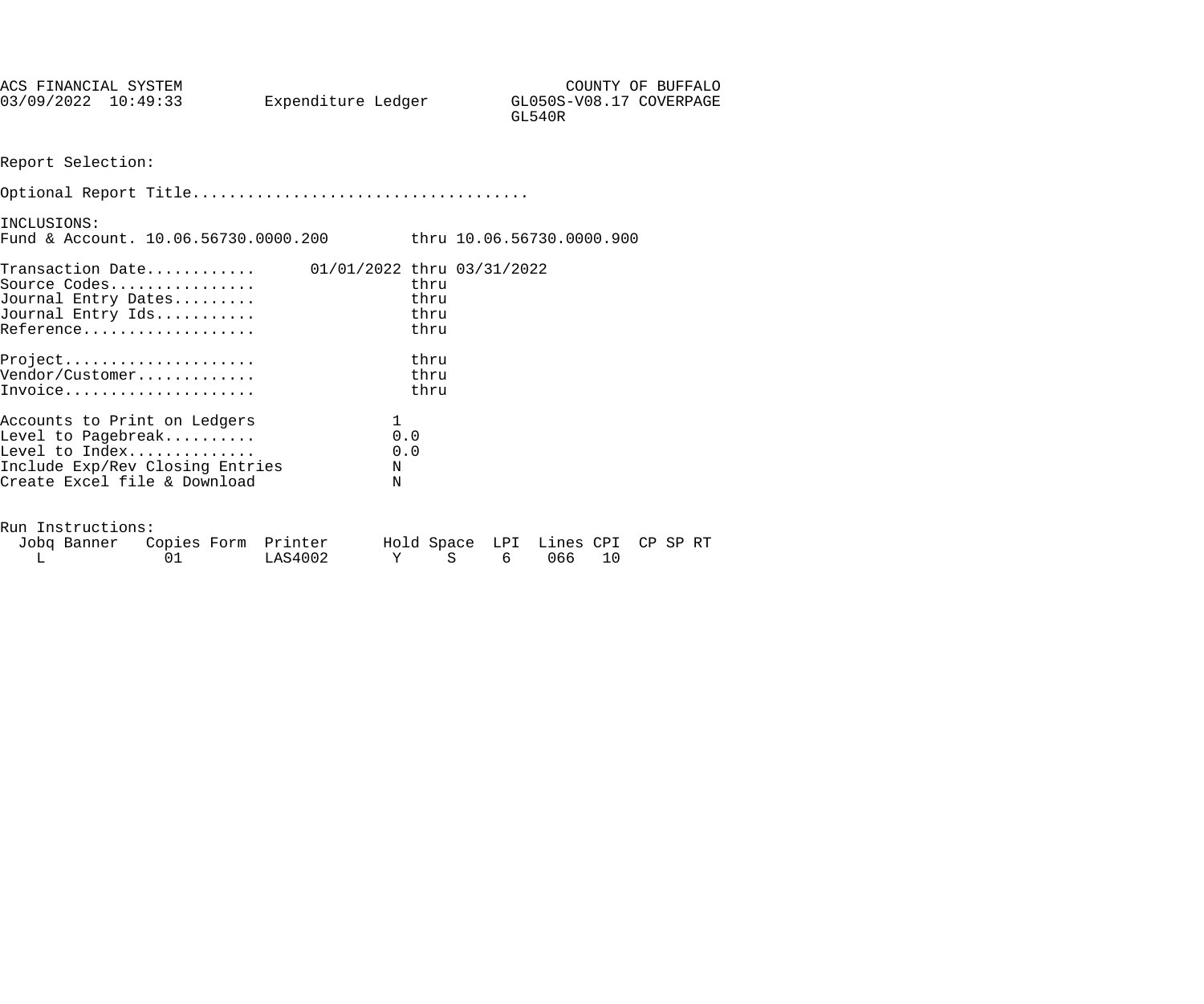| ACS FINANCIAL SYSTEM<br>$03/09/2022$ 10:49:33             |                                                                                                                                                                                 | Expenditure Ledger                                                                                       |                                                | GL540R-V08.17 PAGE                                          | COUNTY OF BUFFALO                   |
|-----------------------------------------------------------|---------------------------------------------------------------------------------------------------------------------------------------------------------------------------------|----------------------------------------------------------------------------------------------------------|------------------------------------------------|-------------------------------------------------------------|-------------------------------------|
|                                                           |                                                                                                                                                                                 |                                                                                                          |                                                |                                                             |                                     |
| SRC/JE/ID                                                 | DIRCTY VEN/CUS/EXPL                                                                                                                                                             | REFER INVOICE<br>DATE                                                                                    | AMOUNT                                         | CLAIM SESS'N AUTH<br>PO#                                    | F 9 CLEAR                           |
|                                                           | 10                                                                                                                                                                              | GENERAL FUND                                                                                             |                                                |                                                             |                                     |
|                                                           | 10.06<br>10.06.56730<br>10.06.56730.0000<br>10.06.56730.0000.200<br>10.06.56730.0000.225                                                                                        | CONSERVATION & DEVELOPMENT<br>ECONOMIC DEVELOPMENT<br>PROJECT<br>CONTRACTUAL SERVICES<br>TELEPHONE       |                                                |                                                             |                                     |
| D-010422-797<br>D-020722-862<br>5446<br>D-030822-912      | 5446 VERIZON WIRELESS<br>VERIZON WIRELESS<br>5446 VERIZON WIRELESS                                                                                                              | 010422 196104 9895816088<br>020722 196401 9898054164<br>030822 196662 9900304851                         | 41.38<br>41.35<br>41.35                        | 010722 LISA<br>020922 LISA<br>030822 LISA                   | $-013122$<br>$-022822$<br>$-000000$ |
|                                                           | $\ldots \ldots \ldots \ldots \ldots 10.06.56730.0000.225$<br>$\ldots \ldots \ldots \ldots \ldots 10.06.56730.0000.200$                                                          | TELEPHONE<br>CONTRACTUAL SERVICES                                                                        | 124.08<br>124.08                               | $*$ TOTAL                                                   |                                     |
|                                                           | 10.06.56730.0000.300<br>10.06.56730.0000.326                                                                                                                                    | SUPPLIES<br>REGISTRATION FEES & TUITION                                                                  |                                                |                                                             |                                     |
| D-022122-875 6788 US BANK                                 |                                                                                                                                                                                 | 022122 196577 1/5 WEDA                                                                                   | 350.00                                         | 022322 LISA                                                 | $-000000$                           |
| $\ldots \ldots \ldots \ldots \ldots 10.06.56730$<br>10.06 | $\ldots \ldots \ldots \ldots \ldots 10.06.56730.0000.326$<br>$\ldots \ldots \ldots \ldots \ldots 10.06.56730.0000.300$<br>$\ldots \ldots \ldots \ldots \ldots 10.06.56730.0000$ | REGISTRATION FEES & TUITION<br>SUPPLIES<br>PROJECT<br>ECONOMIC DEVELOPMENT<br>CONSERVATION & DEVELOPMENT | 350.00<br>350.00<br>474.08<br>474.08<br>474.08 |                                                             |                                     |
| . 10                                                      |                                                                                                                                                                                 | GENERAL FUND                                                                                             | 474.08                                         | $*$ TOTAL $\dots \dots \dots \dots \dots \dots \dots \dots$ |                                     |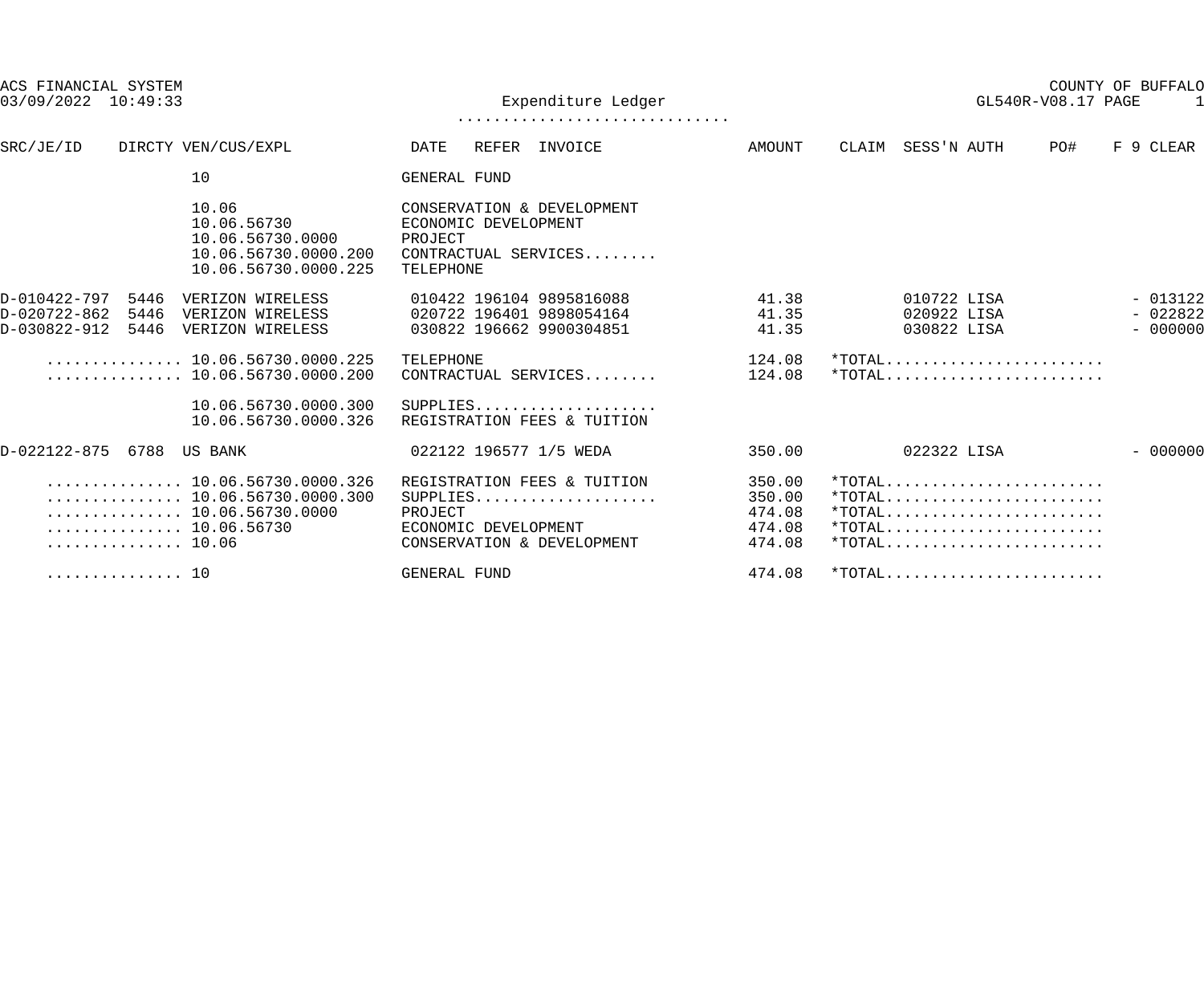| ACS FINANCIAL SYSTEM<br>03/09/2022 10:49:33 |                     |      | Expenditure Ledger |               |        | COUNTY OF BUFFALO<br>GL540R-V08.17 PAGE |                   |     |           |  |  |
|---------------------------------------------|---------------------|------|--------------------|---------------|--------|-----------------------------------------|-------------------|-----|-----------|--|--|
| SRC/JE/ID                                   | DIRCTY VEN/CUS/EXPL | DATE |                    | REFER INVOICE | AMOUNT |                                         | CLAIM SESS'N AUTH | PO# | F 9 CLEAR |  |  |
| REPORT TOTALS:                              |                     |      |                    |               | 474.08 |                                         |                   |     |           |  |  |

RECORDS PRINTED - 000004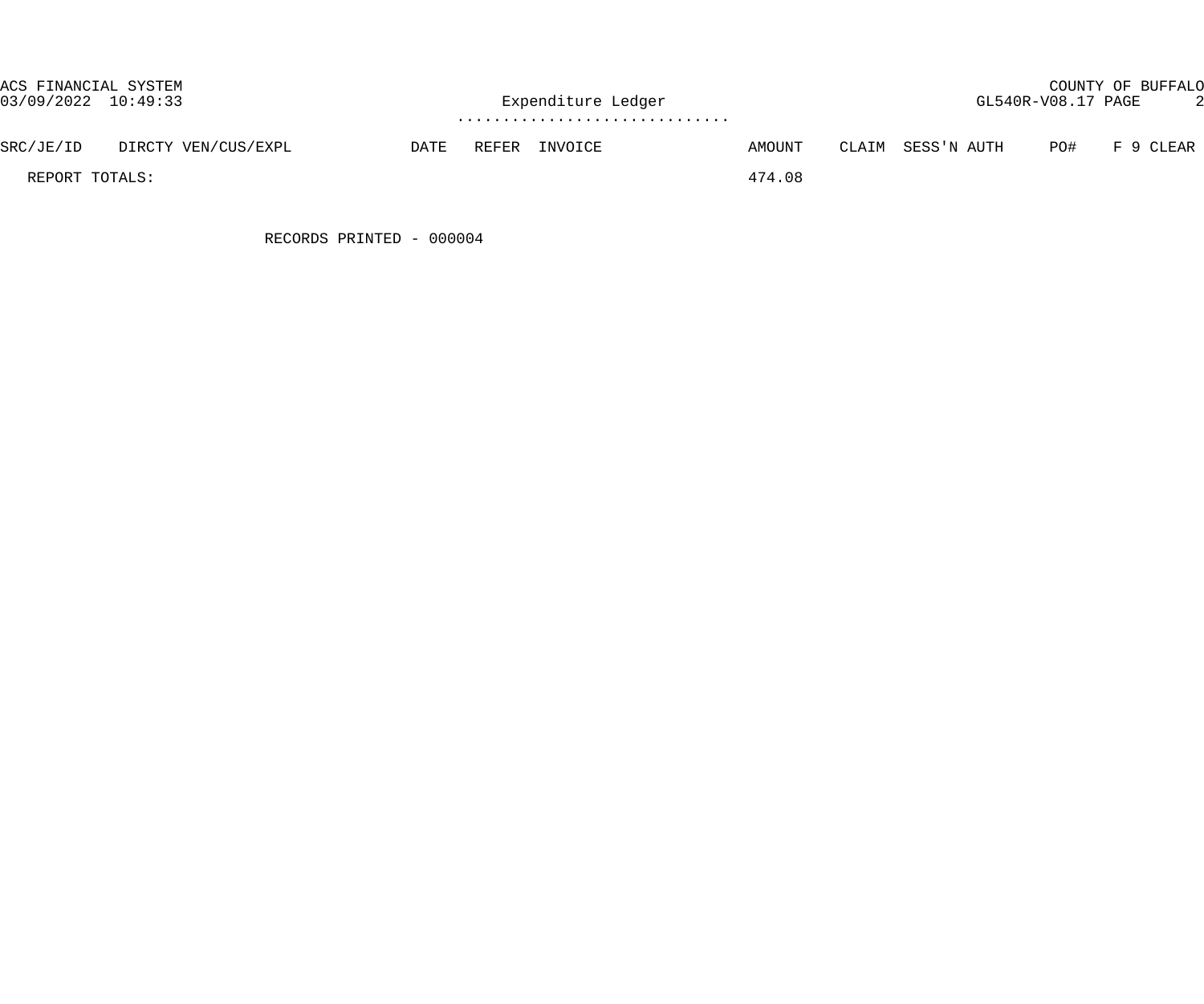| ACS FINANCIAL SYSTEM<br>03/09/2022 10:49:33 | Expenditure Ledger | COUNTY OF BUFFALO<br>GL060S-V08.17 RECAPPAGE<br>GL540R |
|---------------------------------------------|--------------------|--------------------------------------------------------|
| FUND RECAP:                                 |                    |                                                        |
| FUND DESCRIPTION<br>$---$                   | DISBURSEMENTS      |                                                        |
|                                             |                    |                                                        |
| 10 GENERAL FUND                             | 474.08             |                                                        |
| TOTAL ALL FUNDS                             | 474.08             |                                                        |
|                                             |                    |                                                        |
| BANK RECAP:                                 |                    |                                                        |
| BANK NAME                                   | DISBURSEMENTS      |                                                        |
|                                             |                    |                                                        |
| GREN BANK OF ALMA (MISC)                    | 474.08             |                                                        |
| TOTAL ALL BANKS                             | 474.08             |                                                        |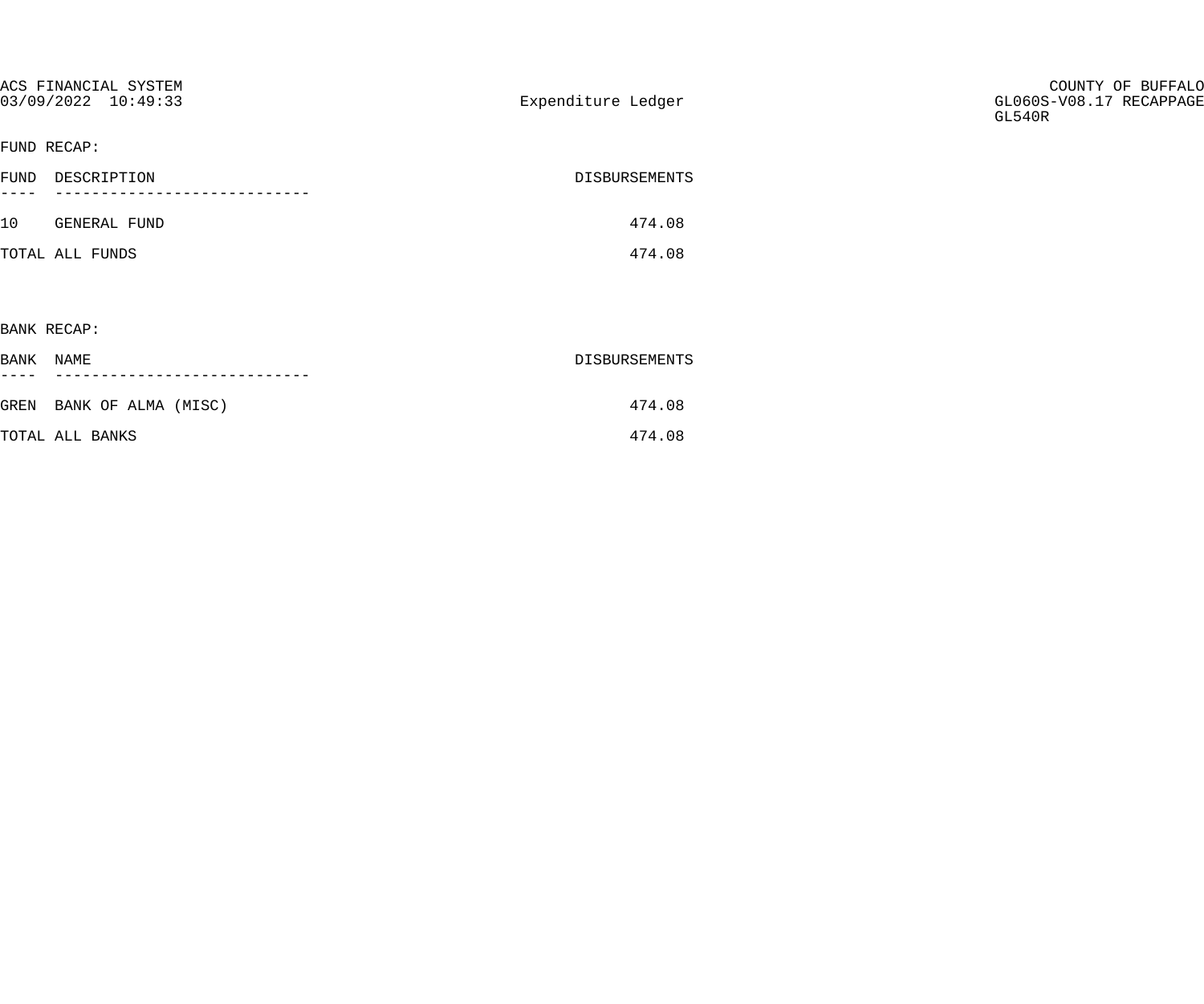## BUFFALO COUNTY DEPARTMENT OF ECONOMIC DEVELOPMENT/GRANTS AND DEPUTY VETERAN'S SERVICE OFFICER

### • **Introduction/Summary of your department**

Created in January of 2021, the position was transitioned from a contractor position to a fulltime departmental manager position, after I returned to Buffalo County from a military leave of absence. The position added the title Grant Writer and later Deputy County Veterans Service Officer. I work with Economic Development Committee and Administration to facilitate economic development and tourism objectives and facilitate grant programs and special projects for departments and municipalities as they present themselves. I work in conjunction with, not for the County Veteran Service Officer supplying services to veterans such as claims processing, outreach and special projects.

## **• Mission of your department**

The mission of my department is diverse. The department has three separate job titles with noncorresponding duties, competing for priorities of work.

- $\triangleright$  The Economic Development Departments mission is to foster positive economic change for Buffalo County communities and to promote the success of agricultural, industrial, commercial and entrepreneurial enterprises along with tourism and broadband development. I facilitate the aforementioned through collaboration with public and private organizations/individuals on a state, regional, county level.
- $\triangleright$  The mission of the Grant Writer position is to seek out, write, aid in writing, and promote grant opportunities for departments and municipalities in Buffalo County.
- ➢ The mission of the County Veterans Service Officer (CVSO) of Buffalo County is to aid local county veterans and their dependents in obtaining Federal and State benefits. This office also provides assistance accessing other resources that may be available in obtaining benefits. These other sources may be nonprofit, public/private or government agencies at all levels.

## **• Listing of personnel**

- 1. Stephen S. Schiffli
	- ➢ Economic Development Manager
	- ➢ Grant Writer
	- ➢ Deputy Veteran Service Officer

### **• Recent Accomplishments**

- ➢ Facilitated Mainstreet Buyback Grant funding local business.
- $\triangleright$  Wrote grants that funded training and updated equipment for Sheriffs Dept.
- $\triangleright$  Have processed independently several successful claims in the Veteran Service Office.
- ➢ Initiated Phase-II of the Great River State Trail PH-II.
- $\triangleright$  Worked collaboratively with fellow department heads on the updating of the *Buffalo County Outdoor Recreation Plan* and *the Buffalo County and the Land and Water Resource Management Plan.*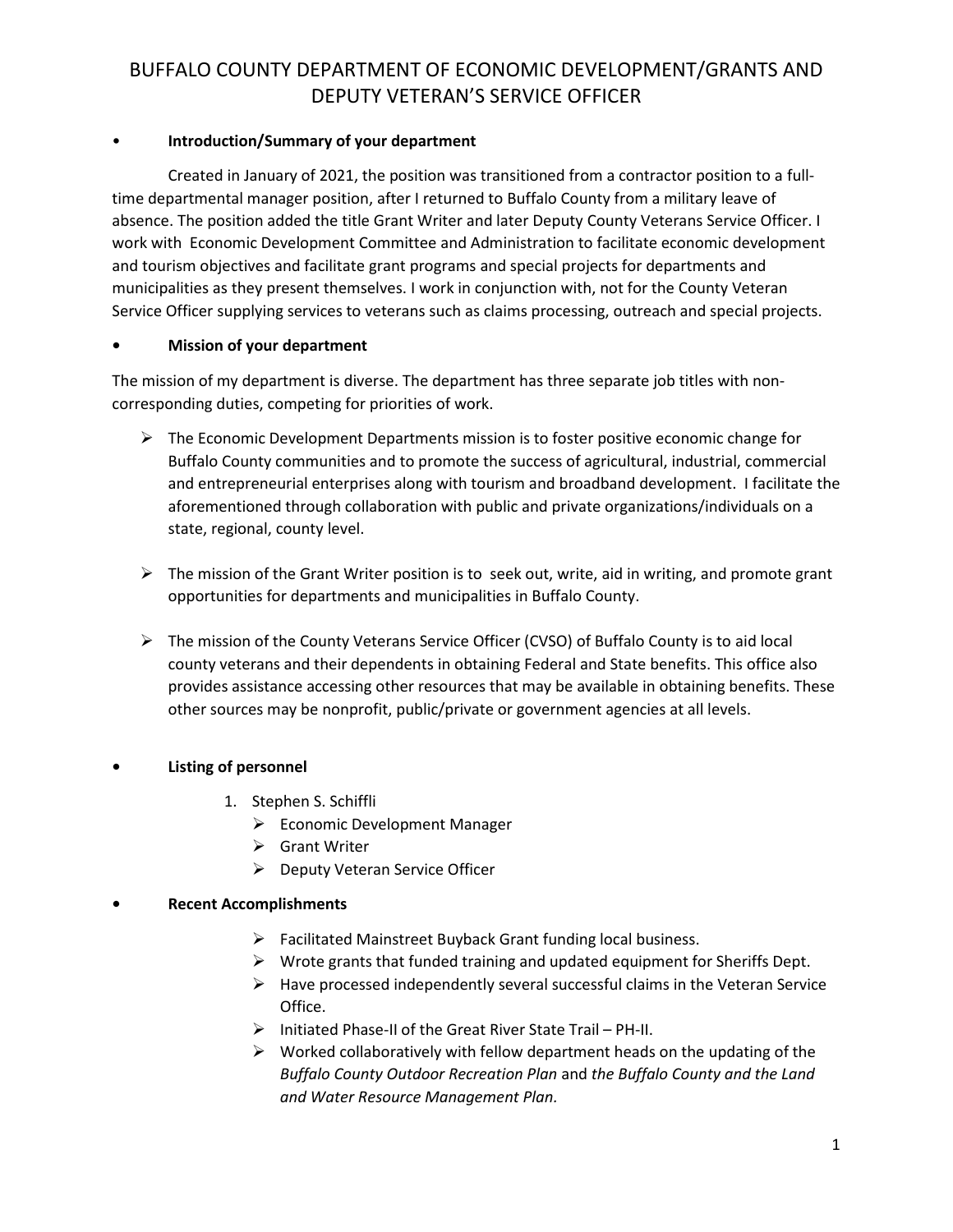## BUFFALO COUNTY DEPARTMENT OF ECONOMIC DEVELOPMENT/GRANTS AND DEPUTY VETERAN'S SERVICE OFFICER

### **• Changes or Efficiencies**

- $\triangleright$  Changed from an offsite contractor to an onsite manager.
- $\triangleright$  Creating office efficiencies; consolidation of project information from numerous departments, formalized the home committee's purpose, and have committee bylaws 85% complete.
- $\triangleright$  Building a network of economic professionals to aid in personal and entrepreneur development.
- $\triangleright$  Completed a lengthy training process to become and affiliated Wisconsin Veterans Service Officer with the state of WI.

## **• Future goals/objectives/snapshot of needs**

- $\triangleright$  Transition the office to a business, community and entrepreneurship focused program working referrals and facilitating financial assistance.
- ➢ Continue to refine the Grant Process through continued Department Head education and outreach.
- ➢ Transition the Great River State Trail-Winona Connector to a construction project manager.
- ➢ Obtain additional VSO affiliations with the American Legion and Veterans of Foreign Wars.
- $\triangleright$  Repair of the Veterans Memorial.

### **• Future Challenges/Obstacles – Short Term Goals & Long- Term Goals**

- $\triangleright$  Funding (Seed Money) for the revolving loan fund.
- ➢ Transitioning the Great River State Trail Winona Connector from the Engineering phase to the construction phase.
	- o Easements
	- o Project Management
	- o LET Date
- $\triangleright$  Project funding for the Memorial Wall.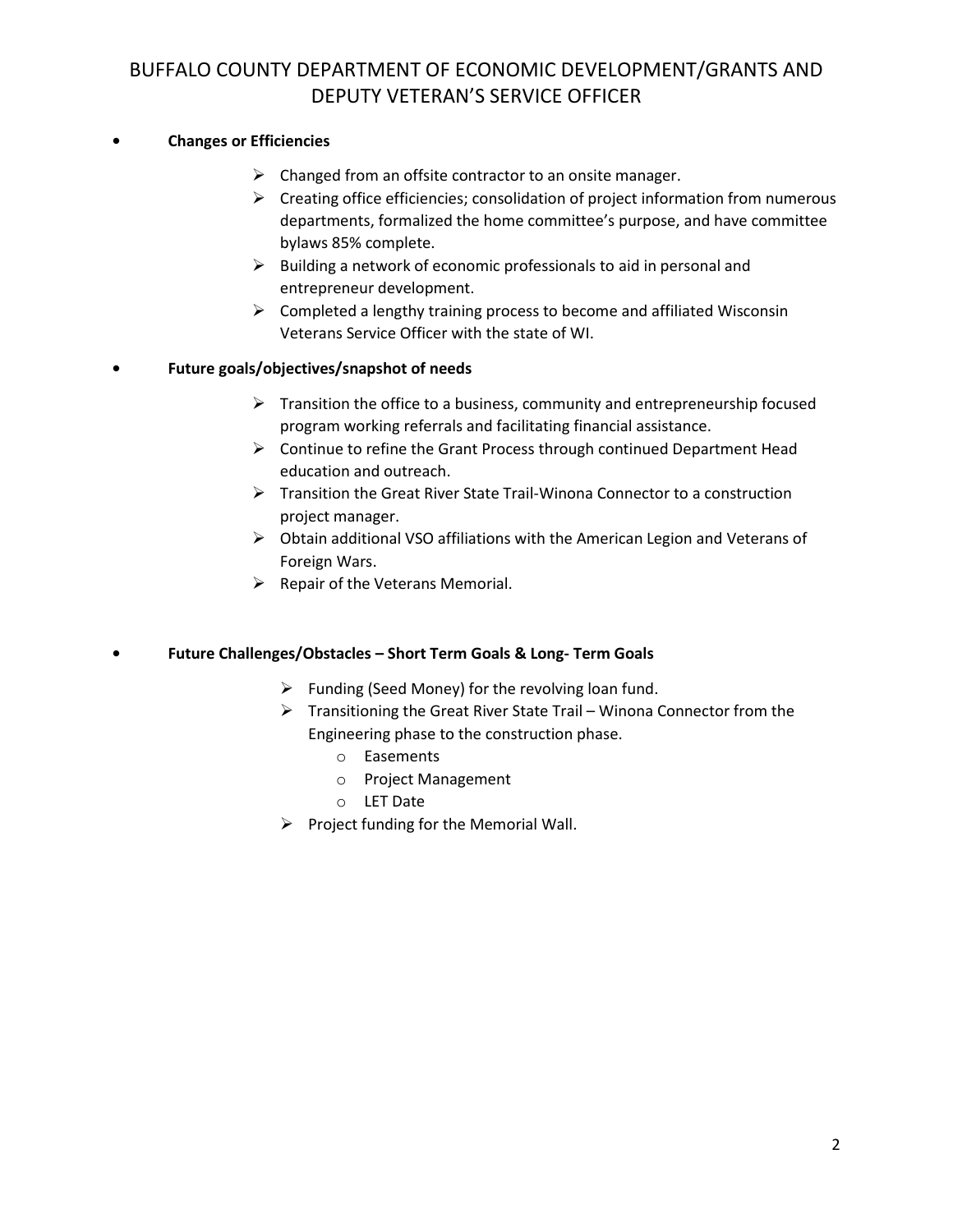## BUFFALO COUNTY DEPARTMENT OF ECONOMIC DEVELOPMENT/GRANTS AND DEPUTY VETERAN'S SERVICE OFFICER

### **• Highlight interesting statistics & number of people served**

#### ➢ **12 Businesses to date**

- o Mainstream Buyback Grant Program, 12 applicants \$120,000.00 brought into the community.
- ➢ 12 New AEDs for the Sheriff's Office, 9 legacy AEDs redistributed through Courthouse and Highway Shops.
- ➢ Veterans Service office has increased its service population from 986 to 1065 veterans in January 2021 (8% of County population).

#### **• Financial Information in the form of Budget-To-Actual**

#### **Economic Development and Grants (80%)**

- ➢ Budget: \$79,456.08
- ➢ YTD Expenditure: \$70,456.08 (88%)
- ➢ Return to Gen. Fund \$8,817.92

#### **Deputy County Veteran Service Officer (20%)**

➢ Unbudgeted (Position created after 2021 Budget Cycle) ➢ YTD Expenditure: \$10,384.00 (Note: My first applicant, went from a (30%) \$522/\$6264 rating to (100%) \$3517/\$42,204 bringing and additional \$35,000 in spendable income into Buffalo County)

**(Note)**

**In 2022, we have with switched to a 70/30 time split between the Economic Development/Grants and Veterans Service.**